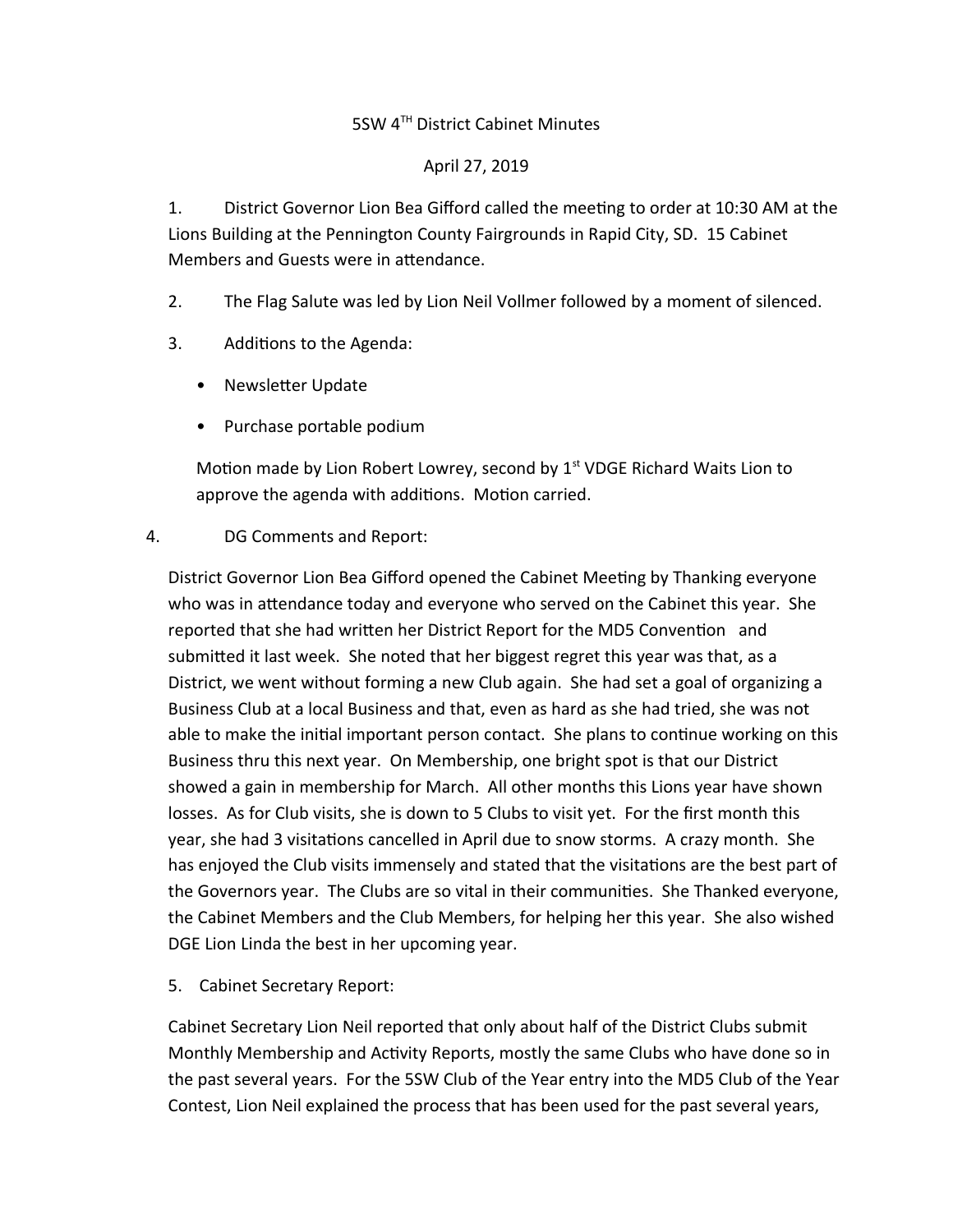which is selecting the club that is leading our own District Club of the Year Contest on April 30 as the Club who gets to enter the MD 5 Contest. He will be notifying DG Bea on May  $6<sup>th</sup>$  of which Club that that is and will get the MD5 Application to that Club Secretary. The MD5 form will then be carried by DG Bea with her to the MD5 Convention.

He had no other comments. No one presented any questions.

Motion by Lion Jim Treloar to accept the Secretary report. Second by Lion Robert Lowrey. Motion carried.

# 6. Treasurers Report:

.

Lion Richard Waits presented printed reports of the Balance Sheet, Profit & Loss Statement, Actual vs Budgeted and Clubs who are delinguent on their  $2^{nd}$  half dues. There are 3 of those Clubs. He stated that the District is financially sound. Leonardo report shows that 23 Clubs have made donations for a total of \$1275. The Balance Sheet shows \$7634.70 in 2 CDs that we hold and \$24,317.14 in the Checking Accounts. Total income for the year was \$22,564.00, expenses to date have been \$14,223.01. The positive balance is partly attributed to the lack of a Newsletter being published last Fall. A couple of other questions arose and were answered. Motion made by Lion Jim Treloar, second by Robert Lowrey, to accept the report and to file it for audit. Motion carried.

7. Committee Reports:

Administrative Committees: District Governor Elect Linda Vollmer:

GMT—PCC Ken Wetz presented a report of the Districts membership. He reported that our membership has declined for the year, from 805 to 770 as of March 31. We have added 34 but dropped 70. The summary shows that 17 Clubs have lost at least 1 Member and that, on the positive side, 7 Clubs have added at least 1 Member for a Net Positive Growth for the Year. Clubs who are a net positive for the year are Lemmon, Ipswich, Murdo, Onida, RC Metro, Selby and White River. Lion Ken stated that he is still planning to conduct a Guiding Lion Training Seminar this Lions Year so that we are ready for a New Club to be organized.

Constitution & By Laws---Lion Stan Anker reported that he has been in contact with Secretary Neil on changes that may be required if The State Convention changes to a Fall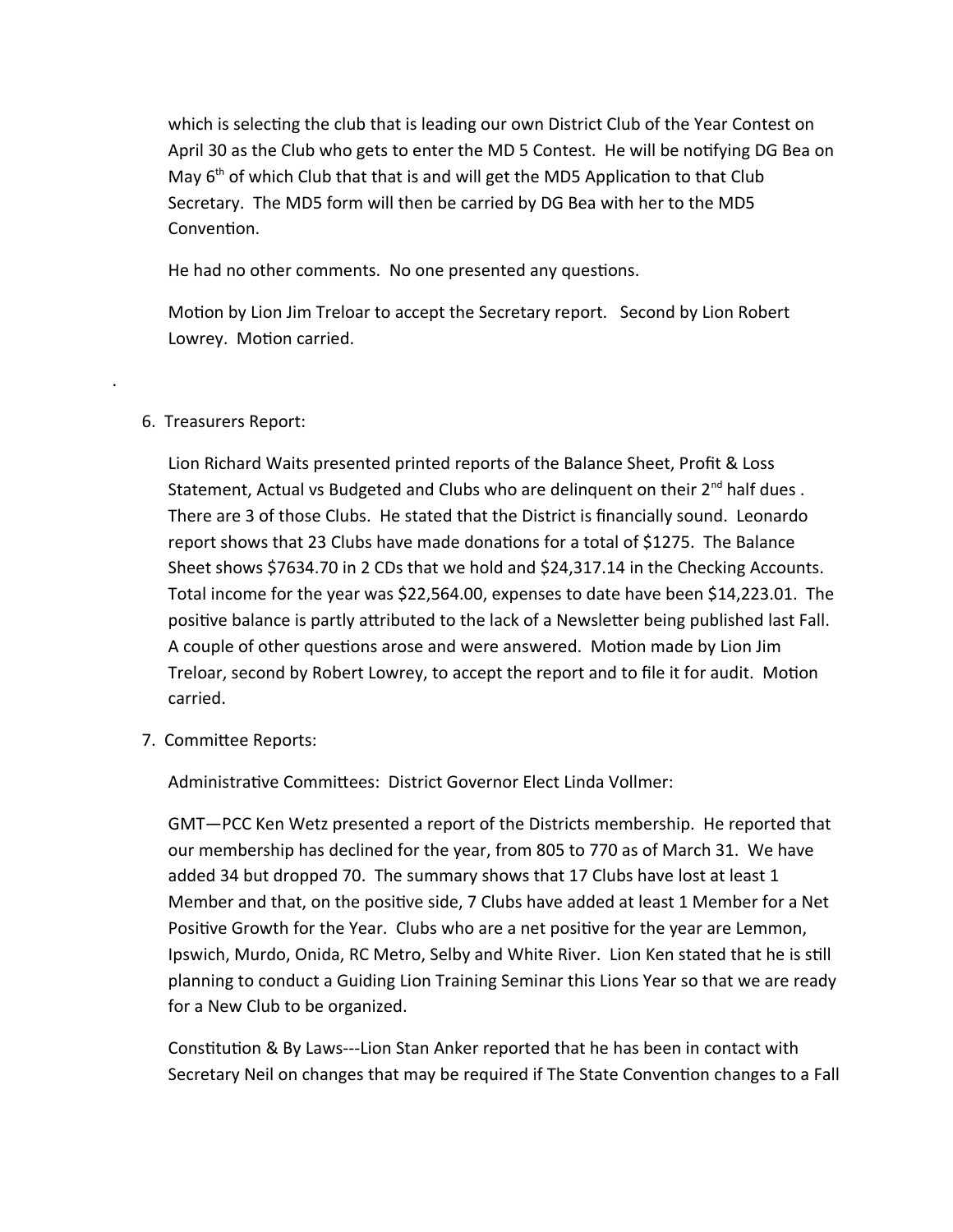time period. This will effect our Fall Rally/Annual Convention By Law. He will continue to work on the update.

Web Page---PDG Lion Ted Pukas reported that he has posted the Newsletters onto the web page as well as the Cabinet minutes. Action Photos from Clubs are welcomed and encouraged and are posted in the Gallery Section. Items of Lions interest are added to the Calendar section. He plans to post the 2019-2020 State Lions Directory when it is completed. Lion Ted welcomes all Lions Club Members to submit items of interest for the website. Email to the 1718@gmail.com. For questions, call him at 605-939-7439.

Audit—Lion Rick Brady sent a report to DGE Linda that he will do the audit in July.

Service Committees: 1<sup>st</sup> VDGE Richard Waits:

Leo Clubs/Lions Opportunity for Youth: Lion Nathan Chicoine reported the possibility of a Leo Club in Belle Fourche. DGE Linda has visited with the Belle Fourche Lions Club on sponsoring it.

Leader Dog: Lion Donna Wetz reported that 22 Lions Clubs and 1 Leo Club have made a donation to Leader Dog. Donations so far this Lions year have added up to \$5664.74 from District 5SW. She plans to send 1 more reminder letter to Clubs in hopes of reaching the goal of 100% of our District Clubs making a donation. Her reported stated that this has been a very good year for donations from our Districts Clubs and personally Thanks the Clubs who have made that so.

Environment: Lion Ken Miller announced that he is working on a Tour of the Minuteman Missile Park on October  $11<sup>th</sup>$ . If it comes together, it will include going down into a missel silo plus a stop at the Museum. These are east of Wall near Cactus Flats. DG Bea Thanked Lion Ken for his work on the previous Tours that he has lined up and conducted.

Peace Poster:  $1<sup>st</sup>$  VDGE Richard Waits reported that an effort is underway for MD5 to publish a calendar this Fall with the top 2 Posters from each District on it. The District Governors will be in charge of advertising and selling them in their respective Districts. The plan is that moneys raised would be given to the Campaign 100 program. More information later this Fall.

8. Directory Report: Lion James Treloar reported on his progress on the South Dakota Lions Directory. He has received most of the non Club information, ie, MD5, PDG, IP info, etc.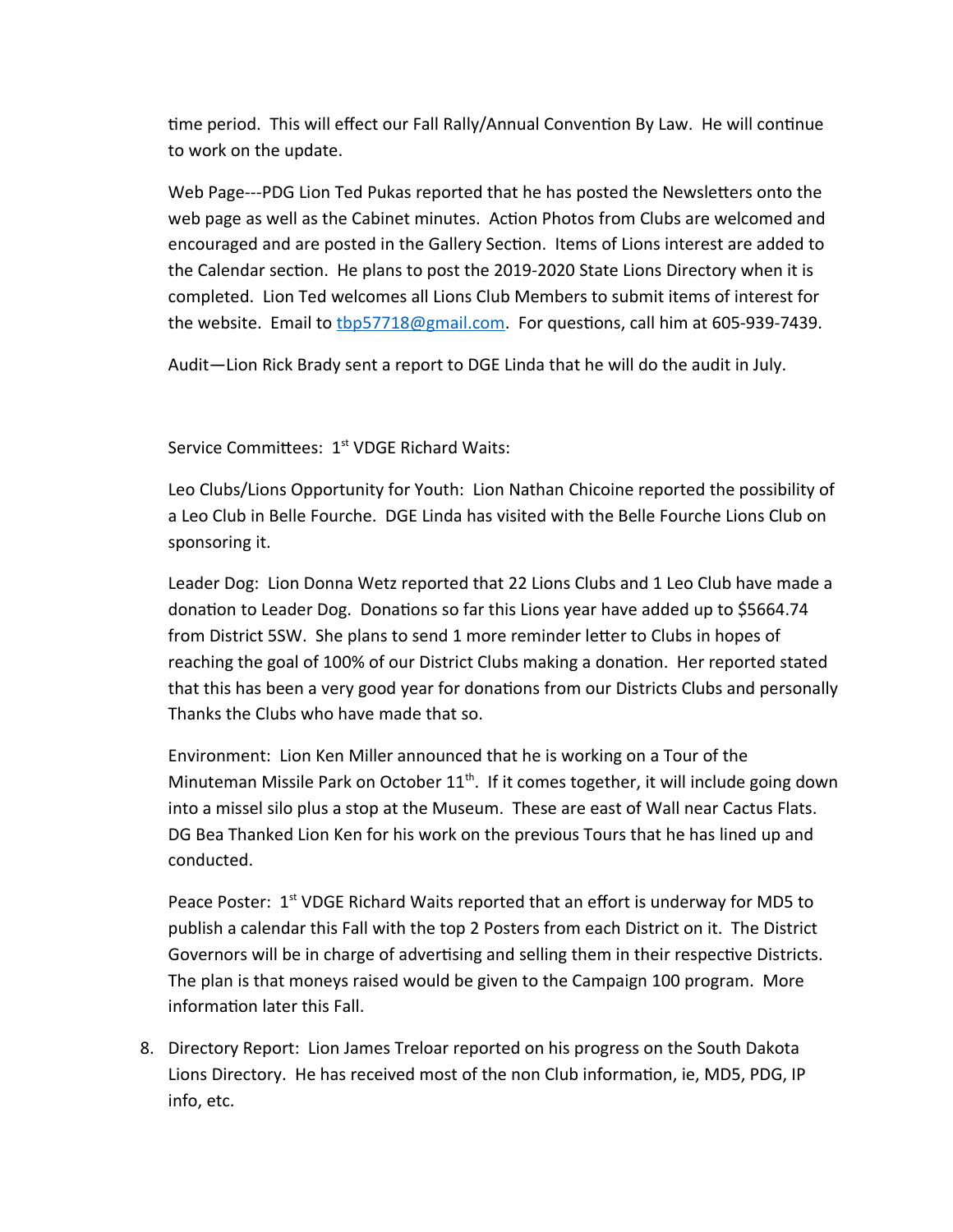Club information is not as forthcoming. Only 14 SW Clubs have reported their information to Lions International or to the District Cabinet Secretary. Deadline for receiving Club and other information is May  $15<sup>th</sup>$ . Publication date is set for early June.

#### 9. Old Business:

STATE CONVENTION REPORT: PID Lion John Daum Thanked everyone who attended his wife, Katherines, funeral. He stated that it was appreciated very much to see so many Lions Members there with the Club vests on.

On the State Convention, he stated that the Spearfish Club Members really dove into the work and that he really appreciated their time and effort. He stated that he was a bit surprised when he learned that Lions International did not pay for the International Guest and that the Convention Committee needed to pick that expense up. His airplane ticket was \$1,300. Because of the Winter Storm that arrived at the same time, there were a number of no shows and very few walk-ins that came. Thus, the Convention final report showed a loss. They submitted a request for reimbursement from the State Convention slush fund to pick up the deficit. This fund holds \$7500 for just such situations and 5SE holds the moneys in their District Treasury. The did receive that reimbursement. He reported that there were 100 people that attended the Saturday evening banquet. All in all, they felt very good about the Convention.

On another subject, Lion John stated that the Spearfish Club had talked about hosting the next MD5 Convention in District 5SW and they are willing to do so. That convention would be the 2023 Convention. PDG Ken Gifford ask to speak on the subject and stated that he had contacted The Lodge at Deadwood and will share that information later in the meeting.

CONSTITUTION & BYLAWS CHANGES: DG Bea asked Lion Stan Anker for a report. He stated that, in view of the possible change in the date of the SD State Lions Convention to the Fall Season, we may have to make changes in out ByLaws. He has visited with PDG Lion Neil Vollmer on those possible changes. He will be working on those needed changes.

NEWSLETTER: PDG Lion Neil Vollmer updated the Cabinet Members. The one issue that we are having is getting the publisher to do the printing on time. Lion Neil and PDG Lion Tim Brown will work on this.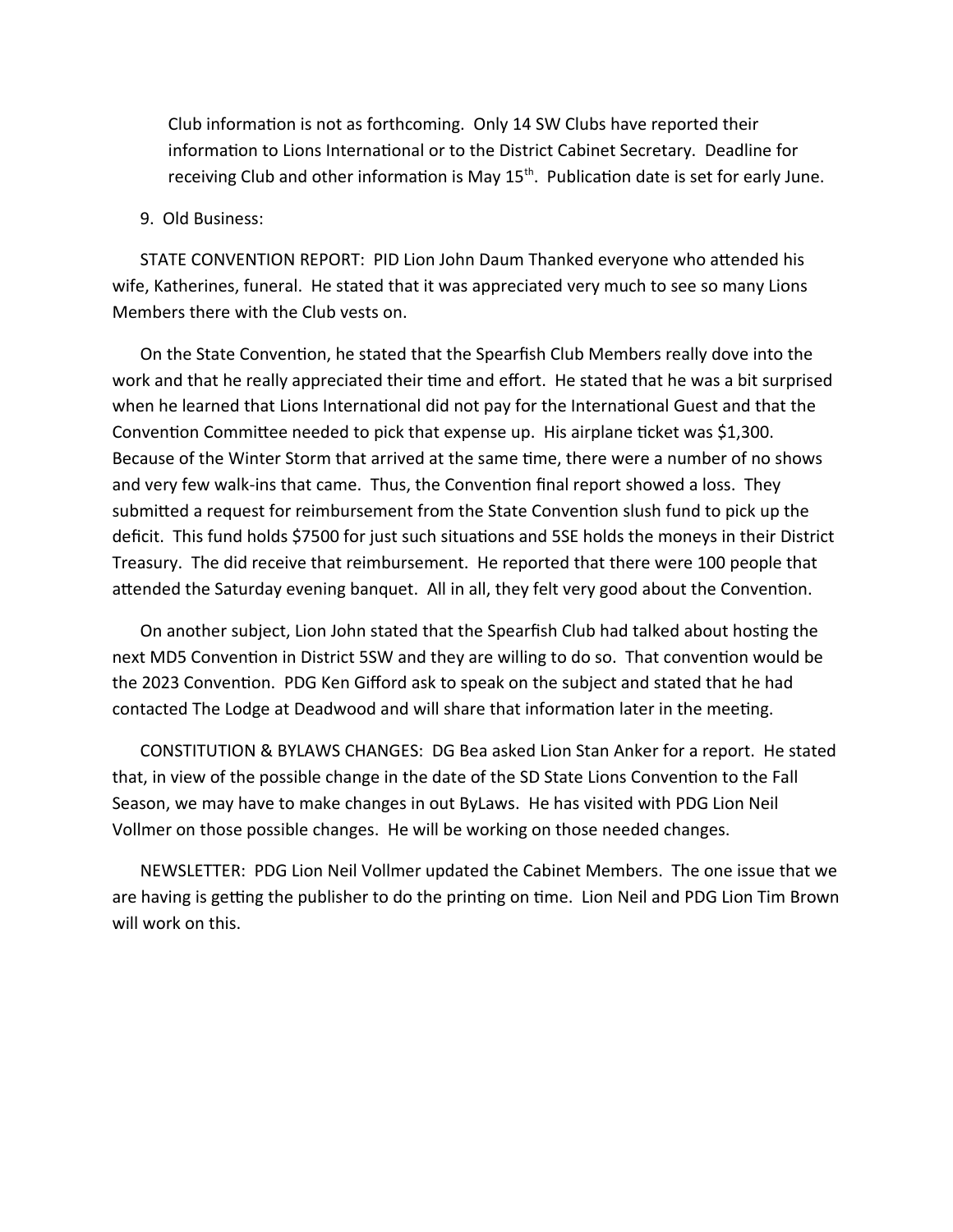10. New Business:

1.) 2021 YOUTH CAMP—District 5SW will be hosting the Camp then. Lion Nathan Chicoine updated the Cabinet that he Lion Daryl Moll have visited the proposed camp site, Storm Mountain Center, and talked with the current Administrator. He has a proposed contract from them. Dates that have been reserved are July 18-24, 2021. The first proposed price is \$360 per camper which includes all meals there. DG Bea pointed out that, in the past, area Lions Clubs have furnished most of the lunch and dinner meals. Lion Nathan will find out the proposed rate with that information. A \$200 down payment is required with the signed contract.

2.) MD5 CONVENTION—DG Bea reminded those present of the upcoming MD5 Convention that will be held in Prince Albert, Sask. Dates are May 22-25. The list of upcoming MD5 Conventions are: 2020--Brookings, S/D.; 2021—Grand Forks, N.D.; 2022—5SKS; 2023—5SW. PDG Ken Gifford spoke on the 2023 Convention. He stated that, on his own, he decided to speak to The Lodge folks about 2023. They gave him a room price and penciled in the dates of May 17-19. In consideration of the interest of the Spearfish Club to host that Convention and someones statement that perhaps a Rapid City facility may be interested, no further action was taken. PDG Ken will do some checking in Rapid City and PID John will contact the Spearfish Holiday Inn for availability and pricing. The plan will be to establish a Committee.

3.) MD5 CONTESTS—Lion Neil briefly talked about deadlines, for Clubs, to get their entries to DG Bea. Lion Neil stated that in the earlier email to Clubs about the MD Contests that he had stated that the deadline to send entries to DG Bea is May 5<sup>th</sup>.

4.) USA/CANADA LEADERSHIP FORUM—1VDGE Richard Waits stated that he does intend to attend the Forum this September. It will be held in Spokane. It was noted that this is a budgeted item of \$1000 for the  $1<sup>st</sup>$  VDG.

5.) MD 5 INTERNATIONAL YOUTH EXCHANGE CAMP—DG Bea reported that Newell Youth was picked for one of the MD5 Exchange Scholarships for this year. The Young Man is one of Lions Ken and Donna Wetzs grandchildren and is a Newell Leo Club Member.

6.) DGEs' SPOUSE EXPENSE TO INTERNATIONAL CONVENTION—This is a budgeted item of \$1000 for DGE Linda to use.

7.) WISCONSIN MISSION TEAM UPDATE—DG Bea updated the Cabinet on this groups effort in eye exams and furnishing eyeglasses on the Pine Ridge Reservation. They are returning May 20-25 bringing glasses and optometrists. Lion Jan Endes from the White River Lions Club worked with them last summer and plans to help them again this year.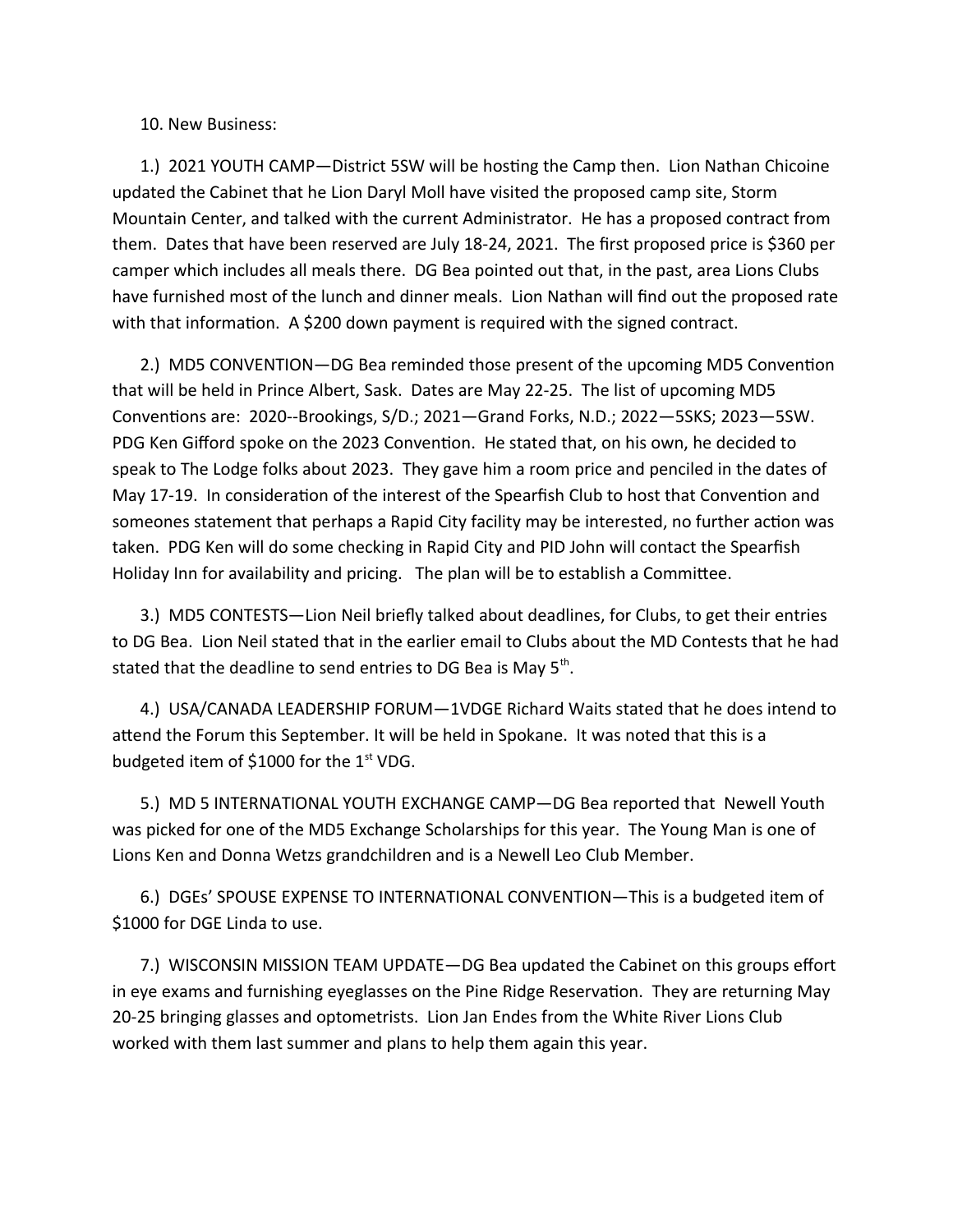8.) 2<sup>ND</sup> VDGE CANDIDATES-District Governor Bea noted that anyone who is considering running for the position of  $2^{nd}$  VDG will need to make their intentions known before the  $1^{st}$ 2019-2020 Cabinet Meeting. Lion James Treloar announced that he is considering running for the position.

9.) Podium—Lion Neil Vollmer moved that the District purchase a portable table-top type podium for the District Governors use. Second by  $1<sup>st</sup>$  VDGE Richard Waits. Motion carried.

10.) PEDIATRIC CANCER PROGRAM-- PDG Lion Tim Brown and PDG Lion Ken Gifford addressed a potential opportunity for District 5SW to serve kids with cancer and their Families. Lion Tim had asked a Sturgis Lady to make a presentation at a recent 5SW Leadership Team meeting. Dianne Johnson informed those Lions that she and her Husband, Ron, and their son Brian and his wife had a campground near Bear Butte Lake and that they were thinking about have a kids cancer camp there in the future. Lions Tim and Ken have meet with Dianne and they presented information an update to the Cabinet. They have 120 beds available. Their campground is open to any group and to individuals. Lions Tim and Ken stated that Dianne and her Family are committed to put on a Cancer Camp this Summer. The attendees will camp for free. Thus money is being sought. Lion Tim asked what can Lions do to help? He stated that he saw in the Treasures report that the District has over \$7000 in Savings CDs. He asked whether we should use some of that money to help make this effort successful this year. Should/could we make this a District wide Project, possibly a fund raising event. He reminded us that Pediatric Cancer is one of Lions Internationals key areas of support. Lion Ken stated that he had contacted LCIF about possible funding of a grant for this project. He learned that LCIFs grants are for facility type things, not general operating items. Motion by Robert Lowrey that the District donate \$1250 as matching moneys for an LCIF grant for the Camp. Second by DGE Lion Linda. Following discussion about how the LCIF grants work and what the Johnsons actually need, the motion was defeated. Arlene Moll moved that the District donate \$2500 to the Johnsons to sponsor kids to this years camp. This is to be used to pay camping fees. Following discussion, the moved carried.

- 9. District Governor Elect Report:
- 10. Upcoming Events:
	- 2019 MD5 Convention, Prince Albert, Sask., May 22-25
	- 2019 International Convention, Milan, Italy, July 2-5
	- 2019 5SW Fall Rally, Mobridge, October 4&5
	- 2019 SE Fall Forum, September 28